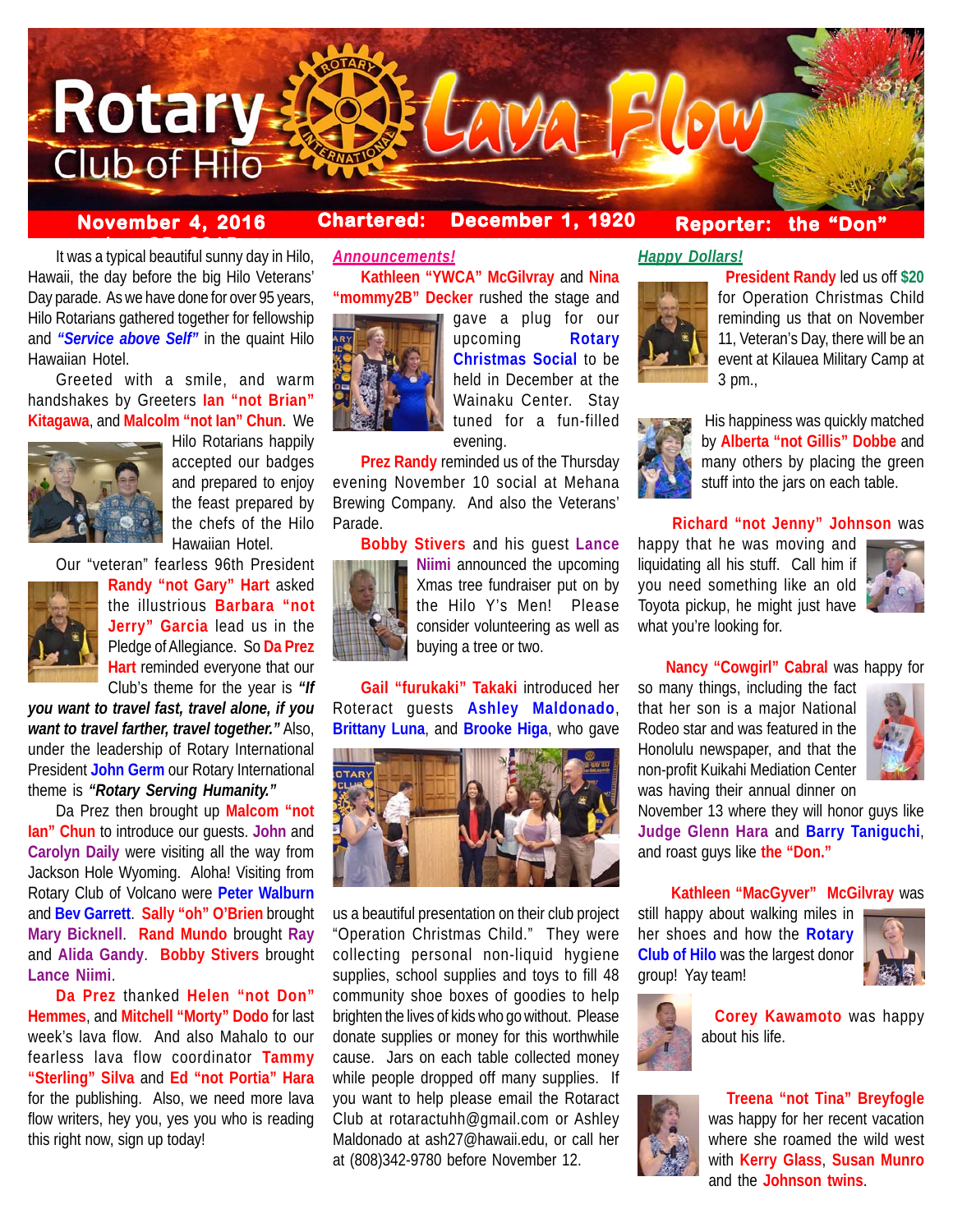## *Birthdays:*

**Rand Mundo** November 8 **Randy Hart** November 12 **Kerry Glass** November 22 **Malcolm Chun** November 29

## *Club Anniversary:*

**Kathleen McGilvary** November 1, 2013 (3) **Bob Fujimoto** November 16, 1959 (57)

### *Wedding Anniversary:*

**Gay & Chuck Porter** Nov. 7 (24) **Gene & Julia Tao** Nov. 13 (53) **Reese & Steven Mates** Nov. 15 (1) **Susan Munro & Kerry Glass** Nov. 22 (31)

## *Announcements:*

**Nov. 10 - Mehana Brewery Tour & Tasting 4:00 pm - 6:00 pm Nov. 11- No Meeting Nov. 18 - Andrea Furili Hawaii Community Foundation**

- President **Randy Hart**
- Past President **Wally Wong**
- President Elect **Steve Handy**
- Vice President **Mitch Dodo**
- Secretary **Treena Breyfogle**
- Treasurer **Corey Kawamoto**
- Sergeant at Arms **Dirk Yoshina**
- Rotary Foundations **Kerry Glass**
- Membership **Connie Ichinose**
- Public Relations **Marcia Prose**
- International Service **Stew Hussey**
- Community Service **Reese Mates**
- Vocational Service **Cindy Boots**
- Club Service **Kui Costa**
- New Generations **Gail Takaki**

- Hilo Rotary Club Foundation **Lisa Rantz**
- The Rotary Foundation **Kerry Glass**
- Hawaii Rotary Youth Foundation **Mitchell**

**Da Prez** then moved on to the program featureing a special Veterans' Day talk by retired



**Brigadier General Raymond E. Gandy, Jr. Brigadier General Raymond E. Gandy Jr.** was born in Okmulgee, Oklahoma. He is a graduate of Punahou School and after a

period of active duty received a Bachelor of Science degree in Biology from the University of Hawai'i. **General Gandy** holds a Professional Secondary Science Teaching Credential.

**General Gandy** enlisted in the US Army, October 1966 from Honolulu, Hawai'i and was commissioned in March 1968 from Artillery Officer Candidate School. He deployed immediately to Vietnam where he served as an Infantry Company Artillery Forward Observer. After becoming Airborne and Ranger qualified, he served a second Vietnam tour as an Advisor to Regional and Popular Forces, Bing Duong Province, Ill Corps.

Upon release from active duty, **General Gandy** joined the U.S. Army Reserve where his assignments included: Secretary to the General Staff, IX Corps (Augmentation); Commander, 621st Personnel Services Company; and as Corps Nuclear Weapons Employment Officer. From 1986-1988, **General Gandy** commanded the well-known 100th Battalion/442 Infantry, located in Hawaii, Guam, American Samoa and Saipan. Subsequent assignments included: South Asia Region Chief, Pacific Army Liaison Command; Deputy Commandant, 4960th US Army Reserve Forces School; Chief, Combat Division, 1085th Training, Exercise and Maneuver Group; Team Alpha Chief, 322d Civil Affairs Brigade, and as Commanding General, 9th Regional Support Command

**General Gandy** is a graduate of the Artillery and Civil Affairs Advance Courses, the Army Command and General Staff College, the US Air Force Air Ground Battle Staff Course, and the Army War College, Resident Course, Class of 1991.

His awards and decorations include the Legion of Merit with Oak Leaf Cluster, Bronze Star Medal with Oak Leaf Cluster, Meritorious Service Medal with two Oak Leaf Clusters, Air Medal with Oak Leaf Cluster, Army Commendation with Oak Leaf Cluster, the Vietnam Service Medal, Army Reserve Components Achievement Medal with three

Photographer: Bob Hanley

Oak Leaf Clusters, Ranger Tab, Parachutist Badge and the Vietnamese Medal of Honor, First Class.

**General Gandy** was the Science Department Chair at Saint Andrew's Priory School from 1978- 1988 then joined US Army, Pacific in Federal Civil Service. He served as Chief, Mobilization and Reserve Affairs Branch and retired in 2006. Married to the former **Alida King**, he has two children. Their daughter **Genevieve** has her Master's Degree in Special Education from the University of Hawai'i and lives in Iowa with her two children. The **Gandy's** son **Colin**,an Infantry Major, is currently serving on the Army Staff in Washington D.C. His wife **Nanci**, an Army Signal Corps Major, is assigned Cyber Command in Fort Belvoir, Virginia. Both have completed multiple Iraq tours.

**General Gandy's** talk was memorable and inspiring. It was a short history and recognition to those who served in the trenches in Vietnam, as well as pointing out that our society is disconnected from those who have served their country. I am attaching a copy of it to this lava flow because any summary would not do it justice. **President Randy** emailed it out to those members who have email. The Club thanked and saluted the General for all that he has done, and continues to do for our country. **Mahalo General Gandy!**

**Da Prez Hart** then announced that our next speaker on November 18 will be **Andrea Furuli** from the Hawaii Community Foundation.

He then asked **Malcolm "not Ian" Chun** to lead us in the **4-way test**, and then we were out of there. And that's a fact Jack.



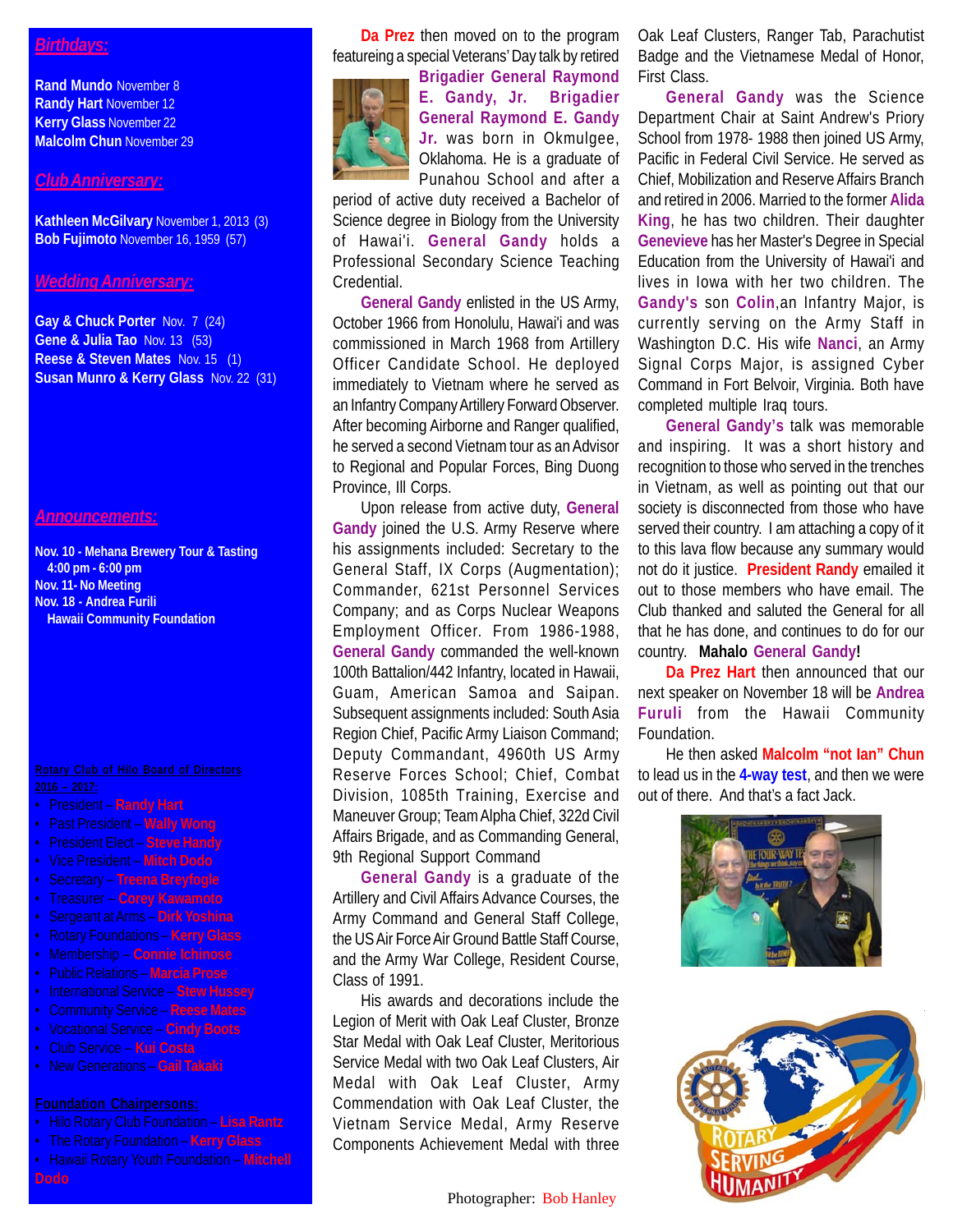#### *Rotary Club Lunch-Vietnam War, Hilo, November 4,2016*

I've been asked to speak briefly about my experiences as a Vietnam Veteran and why my peers and I chose to serve. To do so, I need to set the stage for that time and place. I feel duty bound to draw some differences between those of us who served during that war and those of my generation who did not. I'll try to give you a sense for who we Vietnam Veterans were then and who we are now.

Who we are today in many respects mirrors the experiences of Veterans from World War II and Korea. In spite of many negative Hollywood portrayals; most of my Vietnam brothers and sisters came home and went back to school or got jobs. We got married and had children. We honored our fellow Veteran's selfless service and sacrifice by working hard and becoming productive members of our communities. If you take away nothing else from my comments today; remember that about us. Many of whom have been called the "Vietnam generation" were idolized as the "best and the brightest". They made headlines by being largely opposed to a war that they refused to fight in. Pundits back then invented the "generation gap". Campus leaders urged fellow baby boomers not to trust anyone over 30. The WW II generation, today lauded as the "greatest generation", were often looked down upon as shallow, materialistic, and out of touch. My "Vietnam generation" was not monolithic. The war permanently divided us based on our different reactions to this "counter-culture" agenda. My peers and I who chose to serve in the military during the Vietnam War were quite different from those who for decades have claimed to speak for us.

Woodstock was not important in our lives. The college protestors were spoiled rich kids. Nine million men served during the Vietnam War, three million in Vietnam. Contrary to urban myths since; two-thirds were volunteers and 73 percent of those who died were volunteers. Vietnam to us was not free love and flowers in San Francisco ... nor marches protesting "the Man" ... nor some intellectual exercise in avoiding the draft .... It was a battlefield just as brutal as any our fathers had faced in WW II or Korea.

Often the citizens of this country forget that there is a moral difference between the Veteran and non-Veteran. This difference lies in the field of civic virtue. Civic virtue is being concerned first with the well being of the Nation and implies selfless service to something greater than the individual. Every Veteran who took the oath of enlistment accepts personal responsibility for the safety of the Nation! He or she has pledged to defend the Nation against all enemies .. .if need be with their lives. The civilian has not asked for this responsibility nor do they have this duty or commitment. So who were "we", my comrades in arms?

The men who fought in WW II were our heroes and role models. We emulated their service. Like all Veterans, selfless service for Vietnam Veterans is defined by their oath of office. The oath highlights that moral difference between the civilian and the Soldier. It begins ... "I do solemnly swear that I will support and defend the Constitution of the United States against all enemies foreign and domestic, that I will bear true faith and allegiance to the same.

The 26th Amendment to the Constitution lowered the voting age from twenty-one to 18. It was ratified on July first, 1971. Many of my fellow Troopers in Vietnam fought and died honoring their oath before they were even old enough to vote!

What bothered us most was that the negative reception we got coming home was often from the very elites of our age group who claimed to speak for us. Those same privileged elites who did not serve in the military and had no connection to our lives. In World War II, 11.5% of the nation served in four years. In Vietnam, 4.3% served in 12 years. In the Global War on Terror since 2001, only 0.45% ... less than one half of one percent of our population has served. This lack of connection between the civilian and today's Soldiers is similar to what we experienced during the Vietnam War. Veterans of all Services and conflicts often only truly talk with other Veterans. Veterans feel that when they return home; no matter how positive their welcome might be, that the world around them has no real appreciation of their life experiences.

Who is a hero? My heroes are those young men and women who have faced these issues of war and death; weighed those concerns, then interrupted their lives to serve in obedience to duty and country as we understood it.

I enlisted in 1966 and graduated from Officer Candidate School in the middle of the famous 1968 Tet Offensive. 1968 was the highest year for American casualties in the entire war. Unlike later conflicts where US casualties would be measured by handfuls per year; in 1968 they averaged almost 300 per week; that is like losing Hilo High School's entire Senior Class; week, after week, after week.

My OCS class was the first class to get sent straight into combat in Vietnam. No short tours stateside. When I arrived in country I had been a 2ndLt for 28 days. Within the first month; half of my OCS classmates in country had been killed or wounded. I spent most of 1968 with Delta Company, 5th Battalion, 7thCavalry. After becoming Airborne and Ranger qualified, my second tour was in 1970-71 with Military Advisory Team 91 near the Cambodian border. General Custer's old regiment; the 7thCavalry, made up the "Garry Owen" Brigade of the 1st Cavalry Division (Airmobile )...more commonly known as the "First Air Cav". The Garry Owen Brigade consisted of the 1sf, 2nd,and 5th Battalions of the 7th Cavalry; an Air Cavalry Battalion had four Infantry Companies. Each Air Assault Company was approximately 150 people "paper strength" - usually around 110-120 actual "boots on the ground" warm bodies.

In February when the '68 "Tet" started the 1st Cavalry Division was moved north from the Central Highlands to First Corps and fought its way into Hue City with the Marines. Less than a month later during Operation Pegasus, the Garry Owen Brigade would lead our Division in relief of the 58 day siege of the Marines at Khe Sanh.

In early April, the Garry Owen Brigade would also lead the Division Air Assault into the A Shau Valley on the Laotian border. Two full North Vietnamese Army Divisions were operating in the valley. Of the 40 helicopters in the initial Air Assault into the valley all but 19 were hit or shot down by the enemy's anti-aircraft guns. This was the highest loss of helicopters suffered in one day in U.S. Army history. Our Delta Company Commander was wounded in the valley so 20 year old First Lt James M. "Mike" Sprayberry, the Executive Officer, became the Company Commander "no notice". The average age in Delta Company was 19. In all of Delta Company I think only the Mortar Platoon Sergeant